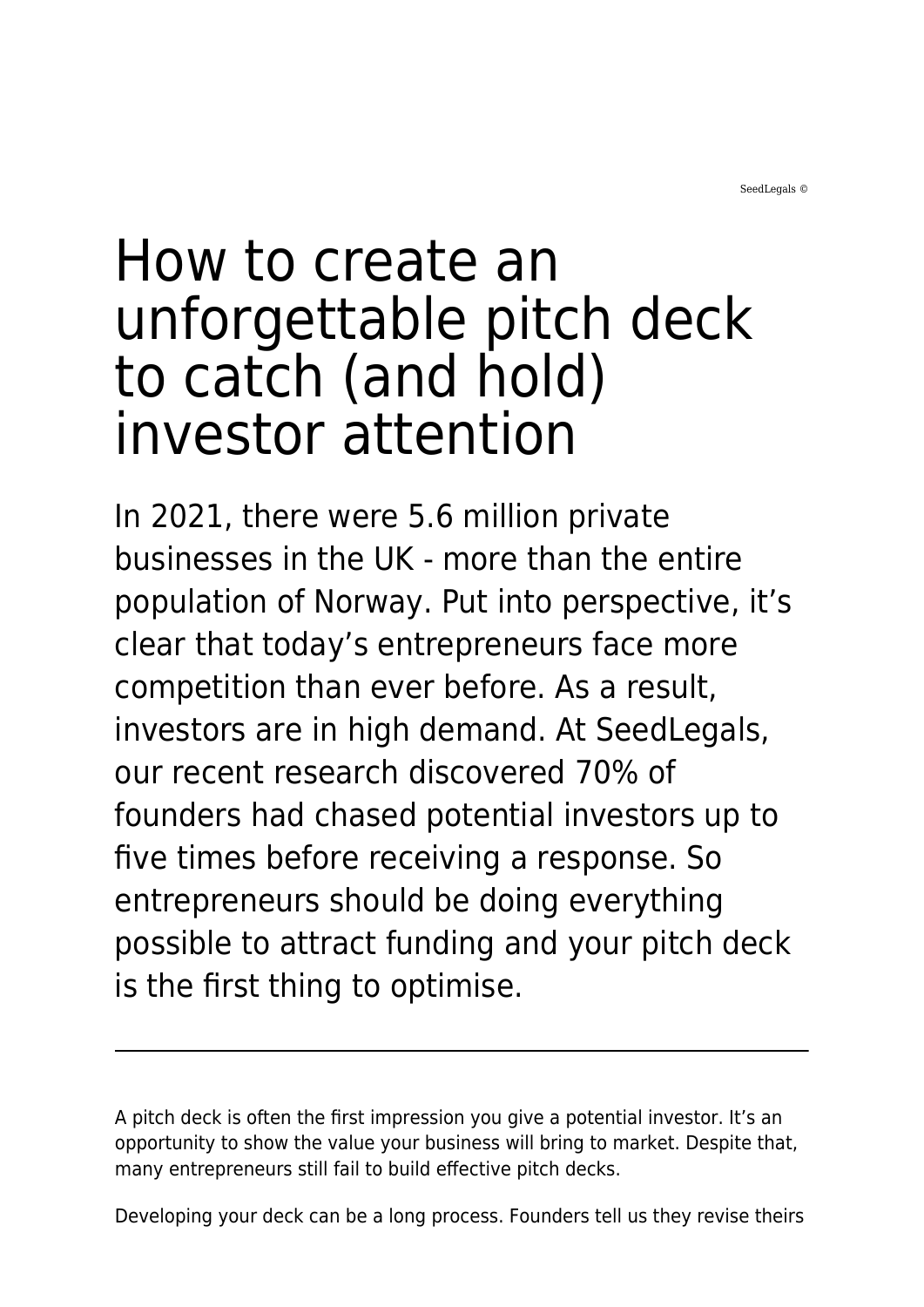on average five times following investor feedback. Want to improve yours? These are my five top tips to upgrade your pitch deck, fast.

# 1. Keep it succinct

At a conference run by Inc. a few years ago, O'Leary Ventures president Alex Kenjeev mentioned that 'word salad' had become all too common. It was one of his top three pain points when receiving a pitch. There are three main reasons why you need to avoid 'word salad':

Time is limited: A study suggested investors only look at a deck for an average of [3 minutes 44 seconds](https://docsend.com/view/p8jxsqr), so founders need to communicate idea quickly.

'Word salad' suggests your idea is under-developed: "You can say so little with so many words, it's amazing," Kenjeev said at the conference. By using fewer words and concentrating on only giving relevant information, you'll show investors you know what you're talking about.

Bare it all: Paranoid founders might use a flurry of words to cloak business problems and try to deceive investors. Most investors will spot this. Remove the cloak, bare it all and investors will appreciate your honesty.

Advertising legend Luke Sullivan once said that if your idea doesn't fit on a sticky note, it's not ready. A pitch deck needs to contain more information than a sticky note summary, but Sullivan's point stands: be succinct.

## 2. Prove your honesty and integrity

'Can you tell us about a time you made a mistake and worked hard to fix it?' That dreaded job interview question continues to stump so many candidates. But it's important for employers who, like investors, want to work with reflective people. A business unable to analyse its own faults will never achieve success. Acknowledging faults can be both disarming and powerful.

In your pitch deck, the slide about your 'competition' is the most important place to be honest. Every business has competition. Acting as if you have none will suggest you're naïve. Give an honest, thorough summary of your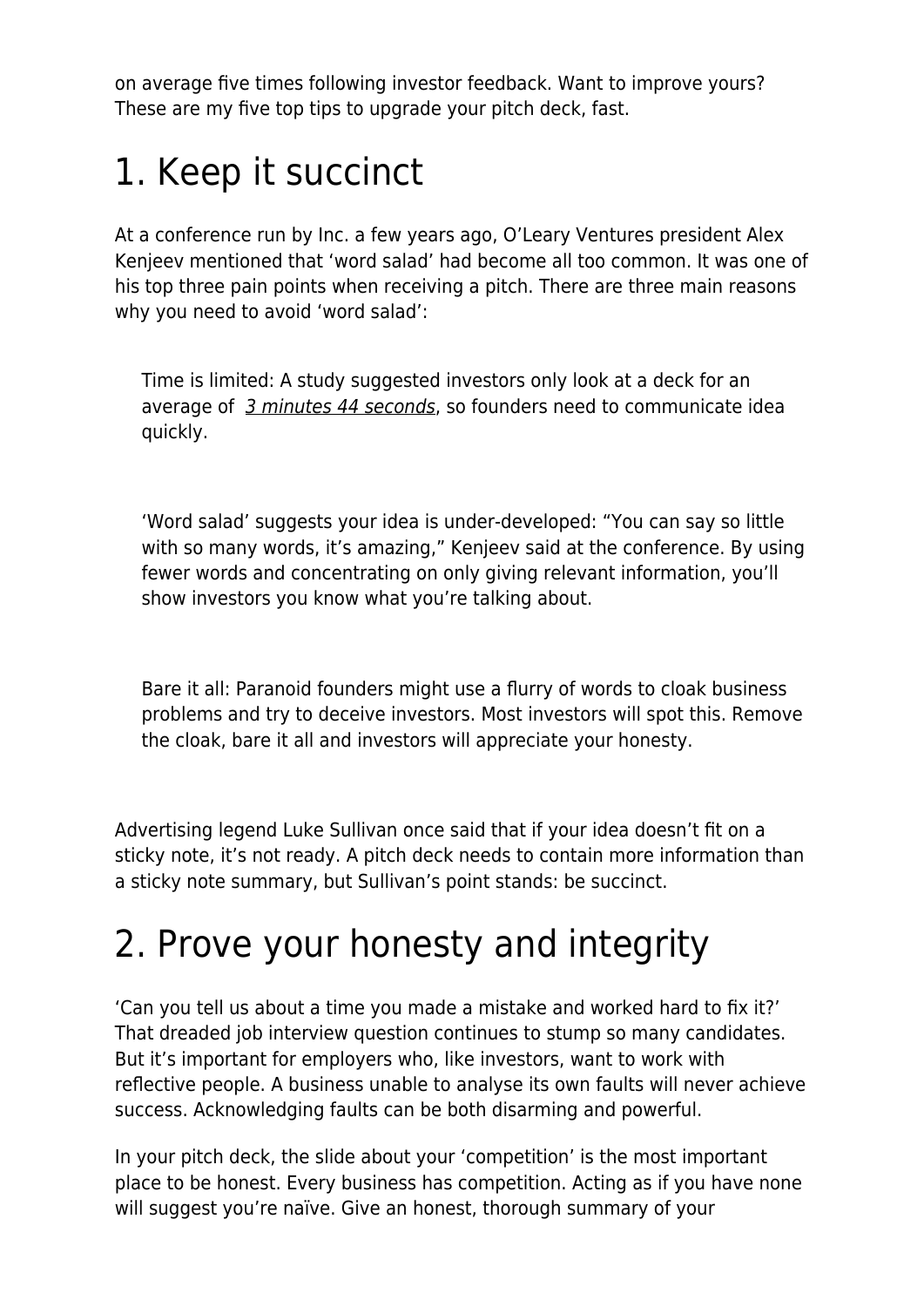competition and you'll show you're switched-on, honest and reliable.

Let's look through a positive lens too: when you define competition for investors, you gain a fantastic opportunity to highlight your business's unique selling points.

#### 3. Show, don't tell…

Consider these two sentences:

'We had massive growth in the first quarter of 2022.'

'Subscriber numbers leapt 63% to 75,329 in the first quarter of 2022, resulting in a £113,450 higher projected annual revenue.'

It's clear which one sounds better. But to clarify the advice: use specific facts to follow up your claims. For example, if your business model relies on royalties from payments between lodger and homeowner, like Airbnb, tell investors the percentage you plan to take and the estimated revenue that would generate.

The use of facts can also help to eradicate word salads and convince investors you're the real deal.

## 4. … but also tell

While investors want to know your business's current performance, they also want to know your future plans. Plans change. They know that. But you need to prove that you're at least considering the future of your business so do tell them your vision.

A pitch deck can be a bit like a first date in that respect. Prospective partners might want to know your answers to life's big questions: do you want kids? Where do you see yourself living in 10 years? What are you hoping to achieve in your life? You should approach your pitch deck with a similar line of questioning. Be bold and make future growth estimates. Investors know it might not happen, but you can describe what you imagine and are aiming for. If you're making ambition claims, you can balance them by giving scenarios for 'worst', 'realistic', and 'best-case'.